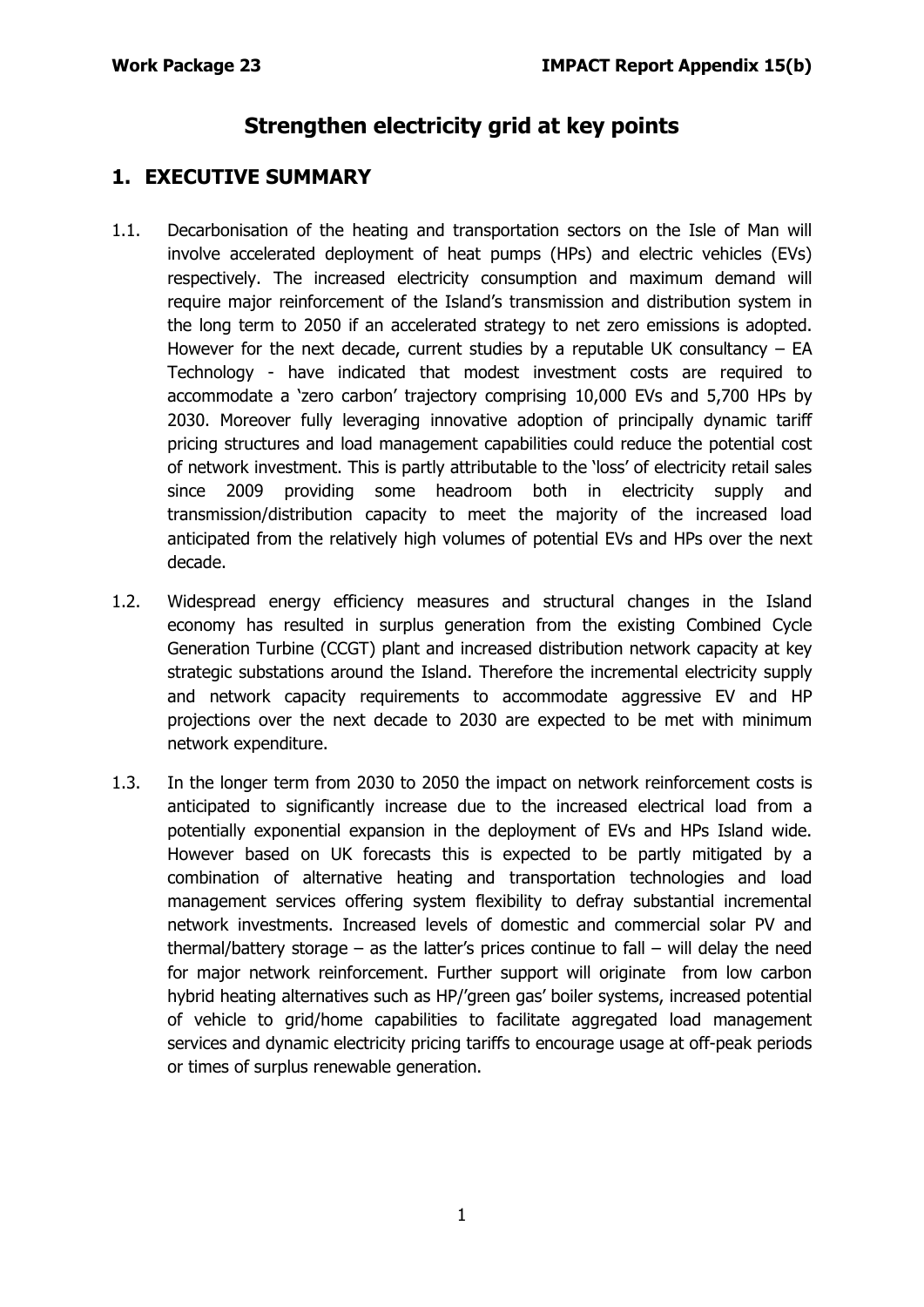# **2. THE CHALLENGE**

## **Introduction**

2.1. The transition to a low carbon economy will involve the replacement of conventional fossil-fuelled heating and 'internal combustion engine (ICE)' transportation with a combination of low and zero emission alternatives such as air source heat pumps (HPs) and electric vehicles (EVs). Depending on the time frames and speed of this transition, this will require investment in the network to accommodate both the associated increase in electricity demand, and to mitigate the impact on winter peak demands. However in the medium to long term, falling costs of embedded generation such as solar photo-voltaic (PV) panels, widespread rollout of smart metering enabling the introduction of dynamic tariffs, advances in battery storage technologies and smart load management measures will all contribute to reducing the overall costs of network reinforcement and operation.

### **Current carbon emission status of transport and heating on Island**

- 2.2. Isle of Man Government 2016 carbon emission statistics show that residential heating's contribution is c. 286,000 tonnes (34%) whilst that of transport is 158,000 tonnes  $CO<sub>2</sub>$  (19%). Therefore an accelerated deployment of both HPs and EVs will make a substantial contribution to the Island's net zero emissions target by 2050 especially post 2035 when the majority of MU's generation mix is planned to be sourced from renewable generation.
- 2.3. Based on Isle of Man Government's Climate Mitigation Challenge 1 and National Grid's most optimistic 'Two Degrees' Future energy scenario 2, it is anticipated that c. 10,000 EVs and over 5,700 HPs will need to be accommodated by 2030 to comply with the long term net zero emission trajectory for the Island. There are currently around 41,000 households with conventional oil or natural gas/LPG boilers, 5,000 small to medium businesses, c. 65,000 standard cars and over 7,000 commercial/public sector vans and HGVs registered on the Island. As of September 2019, there are presently only c. 200 HPs installed either privately or in social housing and c. 300 of both EVs and Plug-in Hybrids on the island. Compound annual growth rates of over 40%/annum in both the heating and transportation sectors respectively will need to be achieved over the next decade to deliver the 2030 EV and HP targets.

## **EA Technology Report**

2.4. EA Technology (EA Technology, 2019) have recently been commissioned by Manx Utilities Authorities (MUA) to determine the impact on the main network costs of accommodating the 2030 targets for EVs and HPs using techno-economic modelling. In their worst case scenario assuming minimum mitigation from future smart charging and load management capabilities, EAT have forecast a requirement for transmission and low voltage distribution network investment costs of c. £760,000.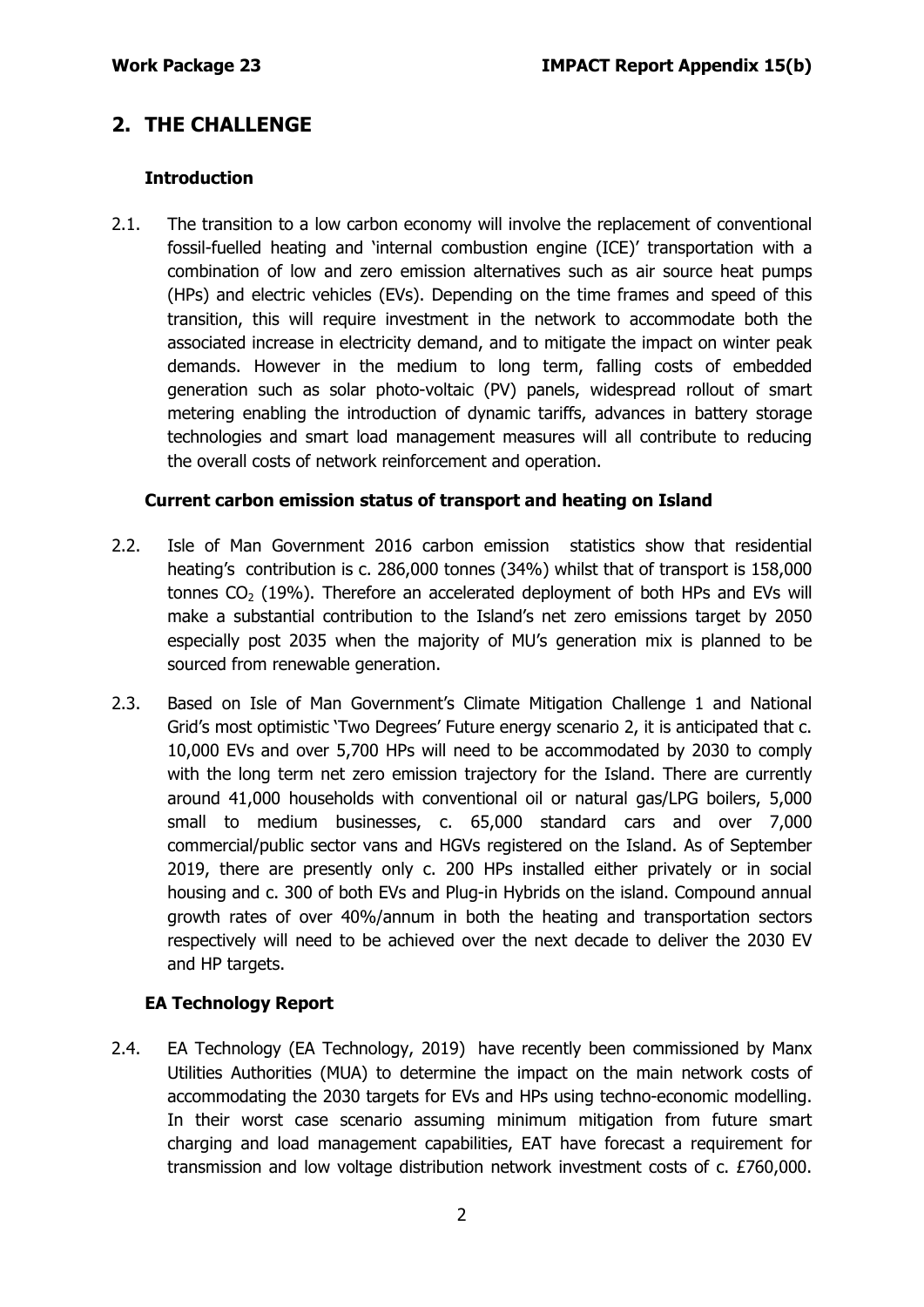However maximum exploitation of the smart meter rollout programme to facilitate off-peak charging for both EVs and HPs in combination with advanced load management services is expected to halve this cost. Post 2025, major advances in vehicle to grid technologies from EV batteries will contribute towards a demand management response – together with load control of HPs particularly where thermal storage can play a dominant role in riding through winter peak electricity demands – will further mitigate the upfront investment costs of having to strengthen MUA's network. EAT have forecast future network reinforcement costs to potentially to reduce to c.£365,000 and also allows for a range of technological solutions such as contracting system flexibility at the Low Voltage (LV) network from third party commercial organisations utilising large scale battery storage facilities. Other mitigating cost factors include meshing of LV urban networks and using LV ground mounted transformers.

#### **Specific challenges imposed by heat pumps**

- 2.5. Key challenges presented by HPs is their seasonality with additional electricity, specifically demanded during the winter months adding to the increased lighting loads experienced as daylight hours reduce. Delta Energy & Environment (2019) Consultancy examined this phenomenon for a major UK Distribution Network Operator, Electricity North West (ENW) in June 2016 and used a building physics model to generate half-hourly load profiles for various heat pumps in different house types operating at different outside temperatures. Figure 1 highlights the increased electricity demand envisaged for a severe 1 in 20 winter compared to the average ENW electricity peak particularly the key time periods in the early morning and late afternoon/early evening.
- 2.6. Electrification of heating using Heat Pumps could potentially increase winter electricity demand from 2.5 kW to 5.5 kW per household. Consequently 10,000 HPs (equivalent to 22% share of domestic homes with HPs) by 2030 could result in an increased winter electrical demand ranging from of 25 MW to 55 MW on the Isle of Man.



Figure 1: Electricity Load Profile for an Air Source Heat Pump (ASHP) on two Winter Days, Extract from Delta Energy & Environment (2019).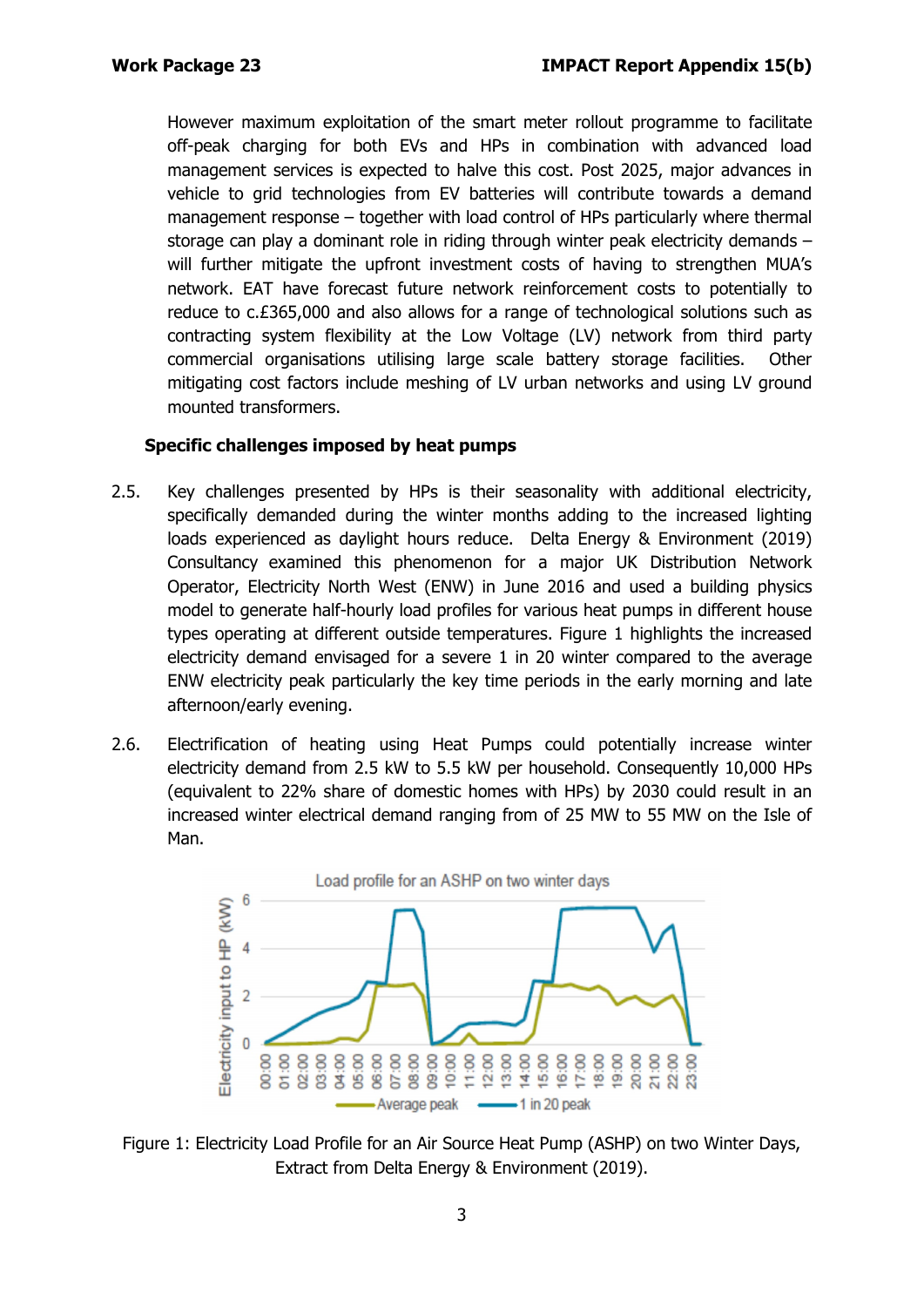2.7. Delta Energy & Environment (2016) also conducted detailed granular analysis of types of heat pumps in the Electricity North West region which concluded that peak loads could increase to c. 250 MW for an average winter peak to as much as 3.5 GW by 2050 – as seen in Figure 2 below:

| <b>Scenario</b> | <b>Share of</b><br>homes with a<br>heat pump | <b>Additional network</b><br>load on an 'average'<br>winter peak | <b>Additional network</b><br>load on a '1 in 20'<br>winter peak |
|-----------------|----------------------------------------------|------------------------------------------------------------------|-----------------------------------------------------------------|
| Low             | $~1.5\%$                                     | $200 - 300$ MW                                                   | 400 - 500 MW                                                    |
| Reference       | $~20\%$                                      | 800 - 900 MW                                                     | $1,400 - 1,500$ MW                                              |
| High            | $~1.50\%$                                    | $~2,500$ MW                                                      | $~1$ -3,500 MW                                                  |

Figure 2: Impact of different penetration levels of heat pumps on peak electrical demand. Extract from Delta Energy & Environment (2016).

- 2.8. The report determined that diversity amongst HP operation will be low and estimated this at only 10-15% for an average winter  $-$  and even lower for a 1-in 20 winter. They used EA Technology's Transform Model to forecast costs of £150 million to £3.3 billion necessary to be invested in additional capacity on the ENW Low Voltage (LV) network across the three scenarios viz 5, 20 and 50% shares of homes with a heat pump and assuming the worst case winter scenario of a 1-in-20 winter.
- 2.9. Further work by Imperial College (2018) modelled the national system to incorporate the potential flexibility of heat pump operation demonstrated that at times of low electricity prices, flexibility could increase peak loads by on average 5-15% on 'average' peak winters.
- 2.10. UK Government's strategy to decarbonise heat will consider a number of alternative low carbon and zero emission heating solutions including heat pumps, biomass boilers, localised district heating networks, domestic micro-combined heating and power (CHP) plant and hybrid heat pump/gas boiler combinations. The boiler for the latter option could eventually be designed to operate on 'green'/bio-gases and possibly hydrogen in the long term as surplus renewables are used to cost effectively produce hydrogen by electrolysis. However the cheapest solution to reduce heating demand is to substantially improve the insulation level of domestic households to reduce the capacity of heat pumps required and future operating costs for prospective owners.
- 2.11. For the Isle of Man, there has been a c. 10% reduction in total electricity usage and peak demand since the 'financial crash' of 2009 due to a combination of factors including: the advent of smart LED lighting systems in both domestic and all business sectors; more energy efficient domestic appliances and consolidation of business/Government operations across the Island. This is expected to continue over the next decade providing both surplus generation output to meet future electricity requirements for the 'Two degree' energy scenario – 10,000 EVs and 5,700 HPs by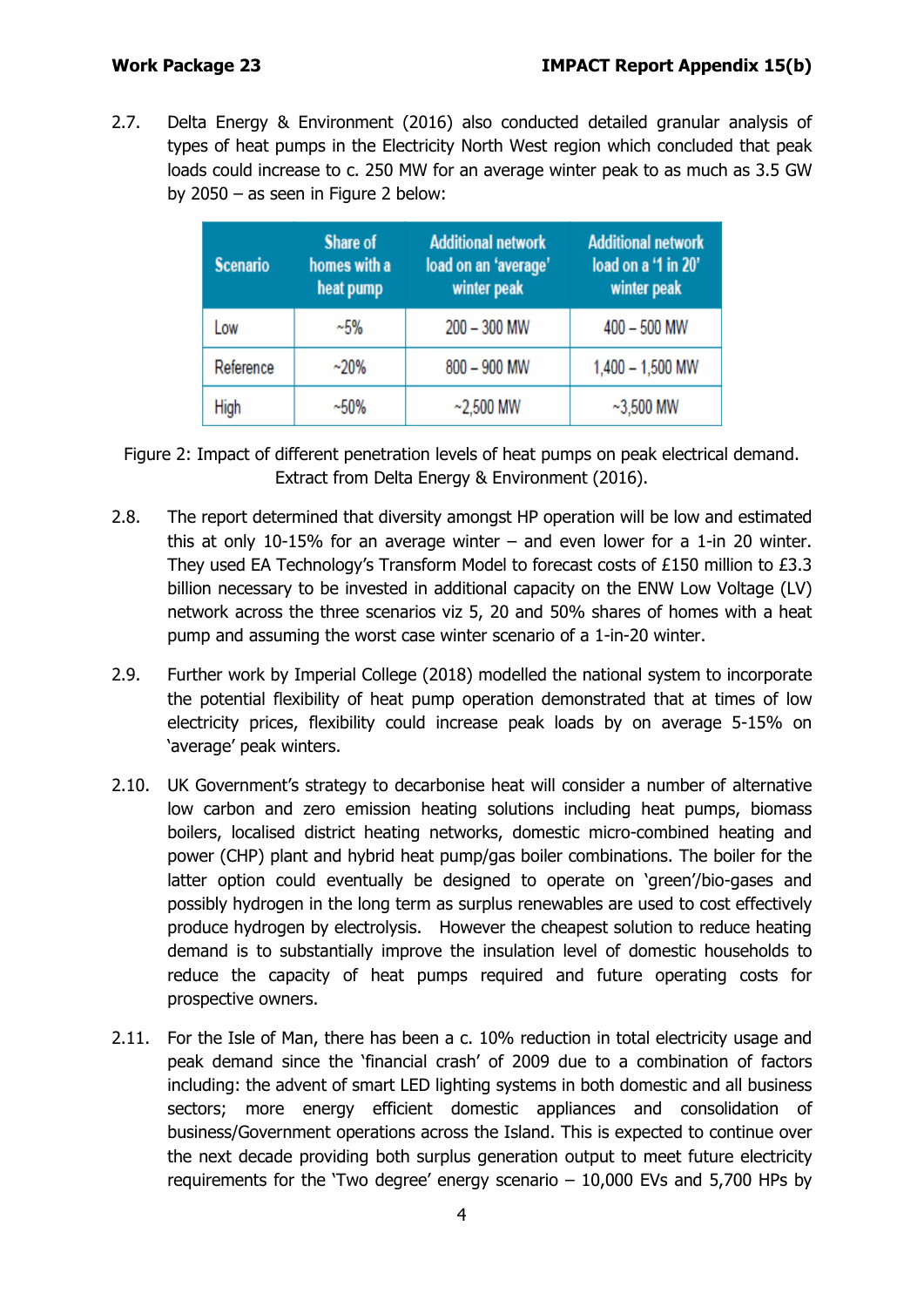2030 – and surplus substation and transmission network capacity to minimise incremental spend on network reinforcement.

- 2.12. However a combination of mitigating factors is expected to reduce the severity of increased electrical winter peak demand comprising:
	- Proactively engaging with customers to reduce peak loads resulting from heating through adoption of measures such as thermal efficiency improvements ( a combination of loft and underfloor lagging, cavity wall insulation and enhanced glazing) and therefore encouraging the installation of more efficient and smaller sized heat pumps;
	- dynamic electricity heating tariffs which encourage off-peak usage and 'penalise' ( or incentivise load reduction) electricity consumption at critical winter peak times;
	- encourage thermal storage schemes in parallel with HP installations incorporating load control mechanisms that provide the necessary hot water/space heating requirements during winter peaks and allow heat pump to be temporarily switched off;
	- bivalent combinations of base load heat pumps with 'green gas'/hydrogen fired boilers supplementing heating requirements during exceptionally cold winters;
	- use of self-generation from solar PV in combination with electricity battery storage to run heat pumps during winter peaks;
	- future developments of vehicle–to-grid technologies allow discharge of EV batteries to supplement operation of heat pumps;
	- third parties establishing community energy schemes that avoid the need for individual heat pumps;
	- micro CHPs installed alongside heat pumps;
	- load management incentives which encourage shifting of HP operation via inbuilt control mechanisms.

## **Specific challenges imposed by EVs**

- 2.13. In addition, EVs tend to be regarded as a challenge to peak winter demand due to both their increasing battery capacity – with new models approaching 40 kWh - and the possibility of EV owners charging their vehicles immediately on returning from work. Given the short commuting distances on the Island this may result in charging commencing from 17:30 despite the financial incentives offered by MUA with their EV electricity tariff to charge their EVs from midnight -7am at almost half the standard electricity tariff rate (9.1p/kWh v 16.7p/kWh).
- 2.14. National Grid (2019) has examined the EV charging profile trend from a large sample of EV owners in the UK which has taken into account the benefits of workplace and public charging facilities. Figure 3 indicates a residential charging peak at around 8pm and therefore avoids the usual system electricity demand observed historically during the winter months between 5-6pm. On the Island, MUA's system peak is around the same time as that of the UK but the shorter travelling times may result in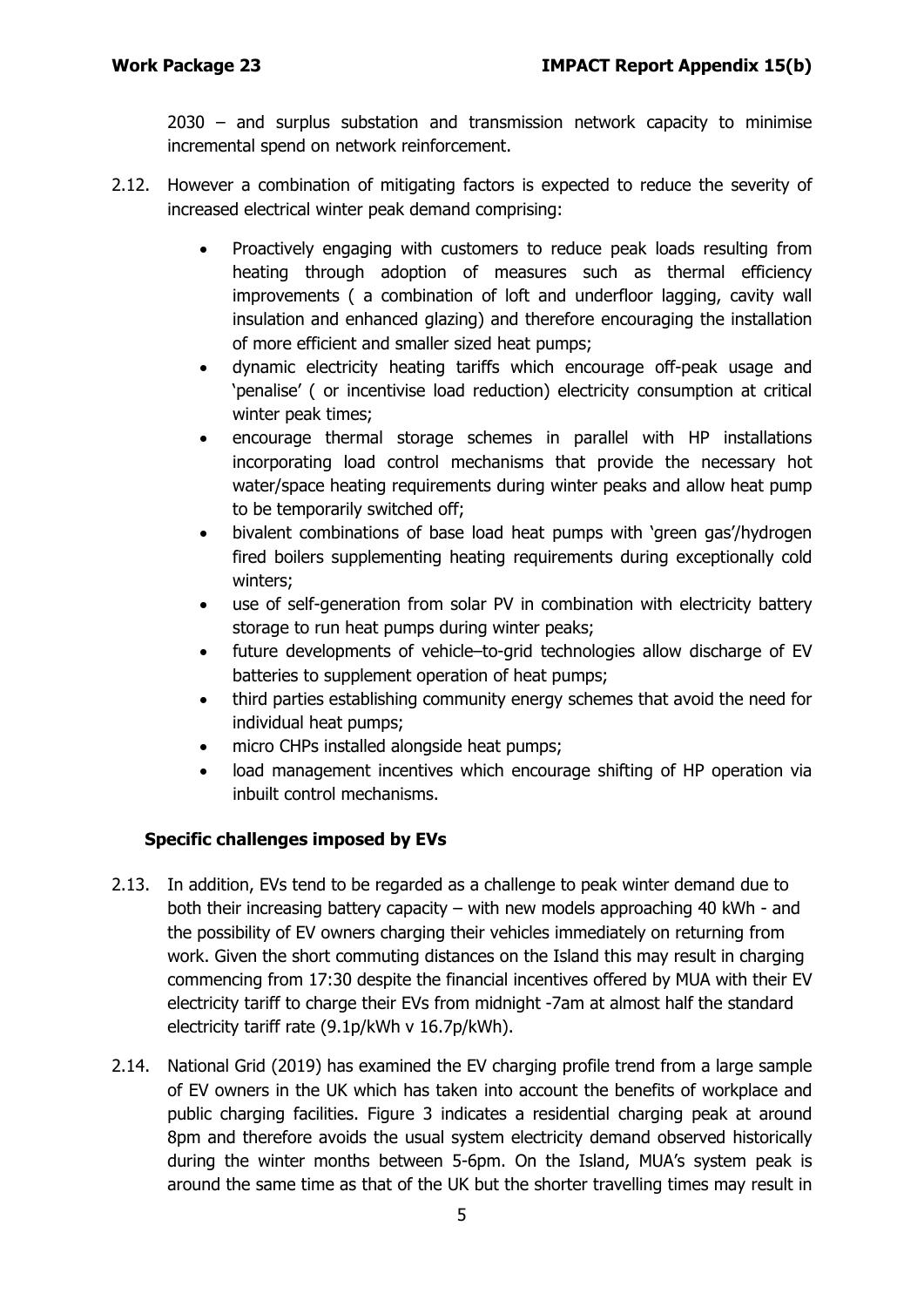the residential EV charging peak coinciding with the system peak and therefore necessitating system reinforcement. However the accelerated rollout of LED lighting schemes in domestic households, businesses, Government offices and local authorities' street lighting schemes has significantly reduced MUA's systems maximum demand during the last decade.



Figure 3: Impact of EV charging on UK's system peak demand

2.15. Further expansion into smart LED lighting schemes and an acceleration in hybrid solar PV self–generation and battery storage schemes is expected to provide further 'headroom' in substation capacity and consequently delaying any immediate need for network reinforcement in the short to medium term. However with a parallel objective to accelerate the transition to low carbon heating in the form of heat pumps may exacerbate network impacts especially during exceptionally cold winter days. Widespread adoption of thermal and battery storage, dynamic electricity tariffs that encourage off-peak electricity usage and penalise consumption at 'super-peak' and load management services will substantially contribute to delaying network reinforcements in the medium term.

# **3. THE OPPORTUNITY**

## **Post Combined Cycle Gas Turbines (CCGT)**

3.1. Marginal carbon savings can be achieved in the low emission transportation and heating sectors during the next decade as the majority of electricity generation will be sourced from the existing gas fired generation plant. However these carbon savings will be materially enhanced once the transition to wholly renewable generation occurs post 2030-35 following the re-purposing of the existing CCGT to either operating on 'green' gases or simply acting as a form of grid security back-up in the event of reduced power output from new renewable generation plant.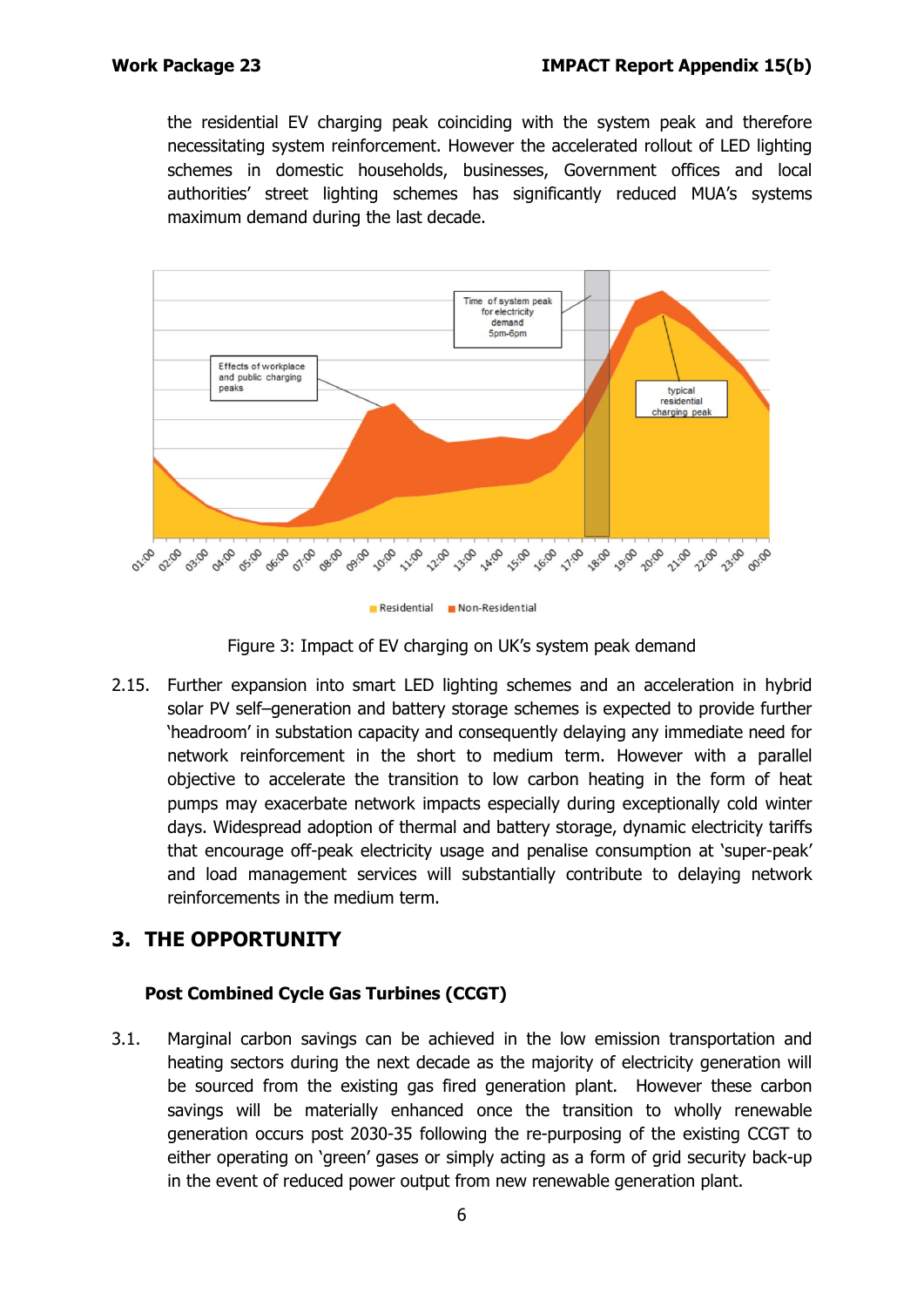## **Carbon Tax**

3.2. Due to the combination of the European Union Emission Trading System (EU-ETS) carbon tax which is currently in the order of  $\epsilon$ 25/tonne of CO<sub>2</sub> and the UK's sterling denominated Carbon Support Price of  $£18/t$ onne CO<sub>2</sub> equivalent, UK coal plant face an onerous total carbon tax of the order of £36/MWh on their generation unit costs whilst gas fired plant face an accumulative penalty cost of c. £16 / MWh. This has achieved the desired result of ensuring that it is uneconomical for coal plant to operate with only about 5 stations expected to remain operating beyond 2020. The latter are expected to be completely closed by 2025. The combined carbon prices are incorporated in the UK's wholesale electricity prices and therefore provide a profitable wholesale margin for MUA for their exports from their CCGT.

### **Generation Capacity on Isle of Man**

3.3. In the event that there is a large scale transition to both EVs and HPs, MUA has sufficient generation capacity to accommodate the increase electricity demand (to at least 2030 based on the figures outlined in the Government's Climate Mitigation Action plan) with wholesale exports simply being displaced with incremental retail electricity sales. Figure 4 highlights the level of exports (in red) on a daily basis from the CCGT to the UK which is expected to amount to over 160 GWh in electricity volumes in 2019/20.



Figure 4: Isle of Man Retail Demand and Wholesale exports to the UK – 17 Sept/19

3.4. In electricity consumption terms, 10,000 EVs and c. 6,000 HPs are estimated to represent only c. 60 GWh of additional electricity demand and therefore easily accommodated by the target year of 2030. However the worst case scenario for EVs is the potential impact on MUA's peak electrical demand at 5pm on a cold winter's day in the event that all 10,000 EVs decide to charge their batteries at the standard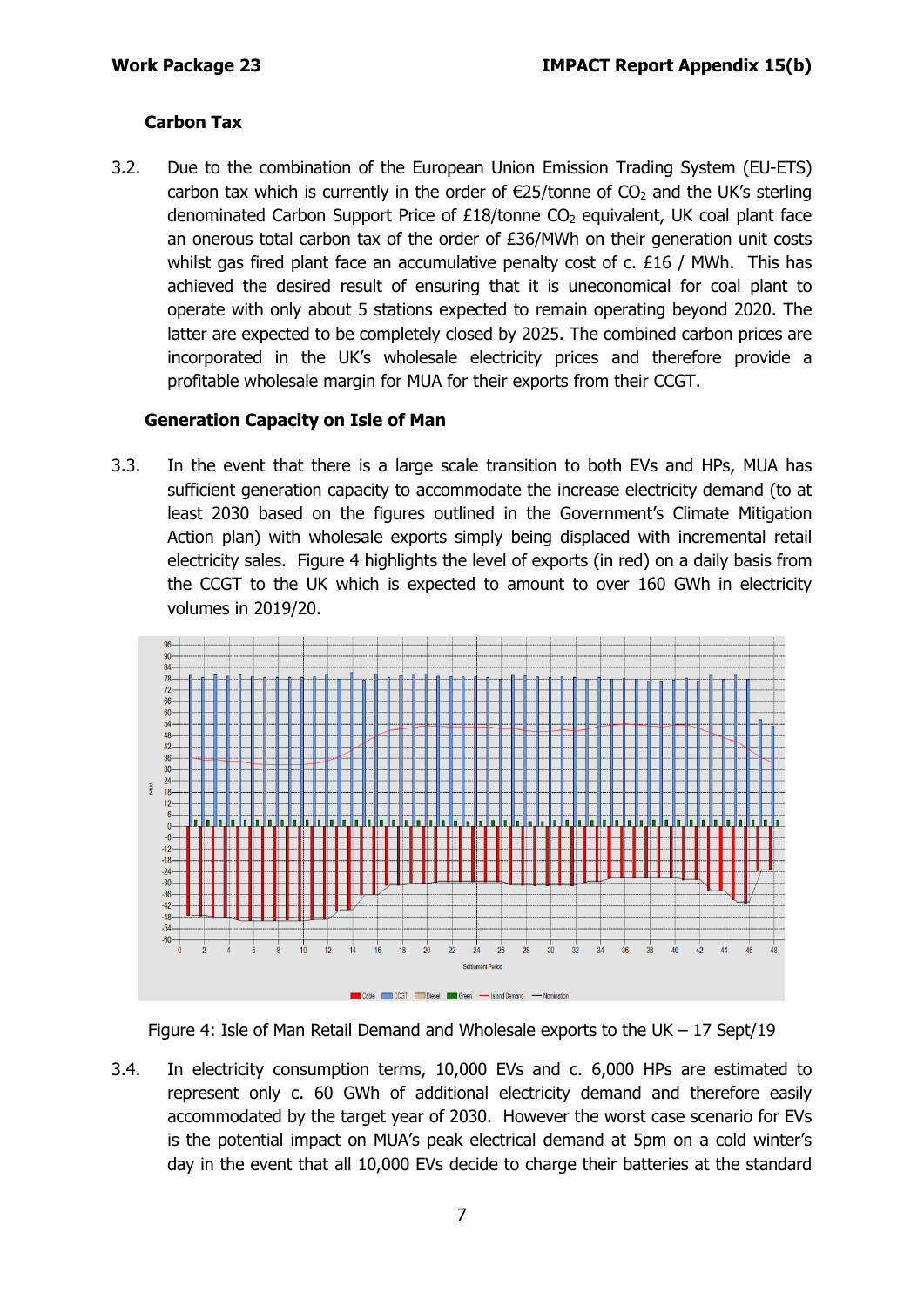EV charging station rate of 7kW (per hour) which would represent a potential aggregated incremental demand of 70MW. However focus should be on the following:

- Encouraging workplace (as exemplified by the Island's Mountain View Innovation Centre) , public and destination charging;
- innovative EV tariff structures encouraging charging during off-peak times of the day (presently there are 168 domestic customers benefiting from MU's price advantageous EV tariff equivalent to c. 65% of total EV owners);
- domestic and commercial self–generation in the form of solar PV and in combination with domestic behind-the-meter (BTM) battery storage and other innovative load management initiatives are expected to substantially reduce this peak electrical demand; and
- increased levels of smart low wattage LED lighting.
- 3.5. Together; these are all anticipated to collectively reduce electricity peak demands and further delay the need to carry out major investments to reinforce MU's existing network infrastructure.

## **EA Technology Report results**

- 3.6. The main conclusions of the EA Technology (EAT) (2019) report was that an additional £757,000 would need to be spent on MUA's transmission and distribution network if we were to accommodate 10,000 EVs and c. 5,700 HPs by 2030 on a business-as-usual scenario assuming minimum investment in new and innovative technologies. They also added that by capitalising on 'smart' solutions, network investments can almost halve the discounted totex (combining capex and opex) to c. £365,000. The Transform model used by EAT assumed a general Island-wide perspective and did not take into account specific network investments required to strengthen distribution feeders into some rural areas where a 'cluster' of EV and HPs may demand additional reinforcements to accommodate their installation and future operation. MUA acknowledge that there are likely to be 'hot spots' predominantly in rural and semi-rural locations around the Island where incremental network spend is required to 'future-proof' the distribution system and avoid more costly upgrades as EVs and HPs become mainstream household requirements.
- 3.7. In addition AET will not have factored into account the costs of providing localised EV public charging stations which on average can cost from £5k-£7k/Charge point (CP) depending on location, requirement for major civil works, availability of substation capacity, rate of charging, etc. Using a conservative ratio of 10 EVs/Charge point socket, the 'Two Degrees' energy scenario and IoM Climate Challenge Mitigation strategy of 10,000 EVs by 2030, it has been estimated that close to 500 EV Charge point stations ( assuming each CP comprises a twin socket) will be required at a 'worst case scenario' capital cost ranging from £2.5 - 3.5 million.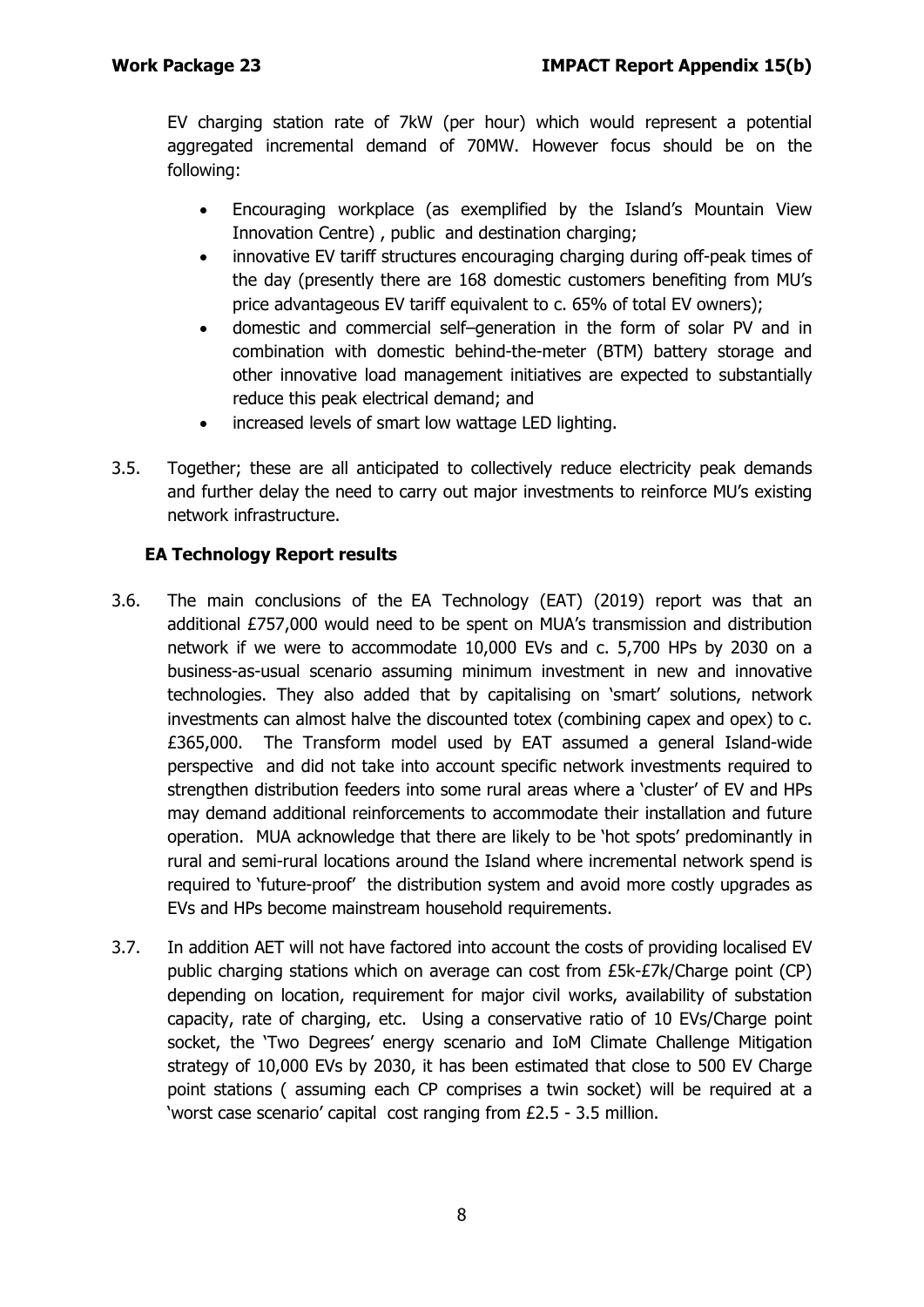# **4. THE ACTIONS**

#### **Necessary ambition plus tabulation**

4.1. Using National Grid's 2017 Future Energy Scenarios, the 'Two Degrees' scenario is the only relevant trajectory that has to be adopted to achieve net zero emissions by 2050. Normalising UK's future EV and HP projections to reflect household and car registrations statistics on the Isle of Man, the following tables have been produced:

|                         | 2030                         | 2040       | 2050   |
|-------------------------|------------------------------|------------|--------|
|                         |                              | Nos of HPs |        |
| <b>STEADY STATE</b>     | 1,128                        | 1,362      | 1,453  |
| <b>SLOW PROGRESSION</b> | 1,348                        | 1,710      | 1,884  |
| <b>CONSUMER POWER</b>   | 1,513                        | 1,723      | 1,833  |
| <b>TWO DEGREES</b>      | 5,776                        | 8,606      | 23,144 |
|                         |                              |            |        |
| Carbon savings          | tonnes of CO <sub>2</sub> eq |            |        |
| <b>STEADY STATE</b>     | 1,211                        | 2,943      | 3,140  |
| <b>SLOW PROGRESSION</b> | 1,448                        | 3,694      | 4,072  |
| <b>CONSUMER POWER</b>   | 1,625                        | 3,723      | 3,962  |
| <b>TWO DEGREES</b>      | 6,204                        | 18,598     | 50,014 |

Table 1: Heat Pump numbers and Carbon saving projections from 2030 to 2050

Table 2: Electric Vehicle numbers and carbon savings from 2030 to 2050

| Nos of EVs              | 2030                         | 2040   | 2050   |
|-------------------------|------------------------------|--------|--------|
| <b>STEADY STATE</b>     | 1,773                        | 3,915  | 5,989  |
| <b>SLOW PROGRESSION</b> | 3,759                        | 11,176 | 31,677 |
| <b>CONSUMER POWER</b>   | 2,398                        | 17,488 | 40,973 |
| <b>TWO DEGREES</b>      | 10,027                       | 30,250 | 47,620 |
|                         |                              |        |        |
| Carbon Savings          | tonnes of CO <sub>2</sub> eq |        |        |
| <b>STEADY STATE</b>     | 2,101                        | 6,890  | 7,097  |
| <b>SLOW PROGRESSION</b> | 4,455                        | 19,669 | 55,752 |
| <b>CONSUMER POWER</b>   | 2,842                        | 30,778 | 72,113 |
| <b>TWO DEGREES</b>      | 11,882                       | 53,240 | 83,811 |